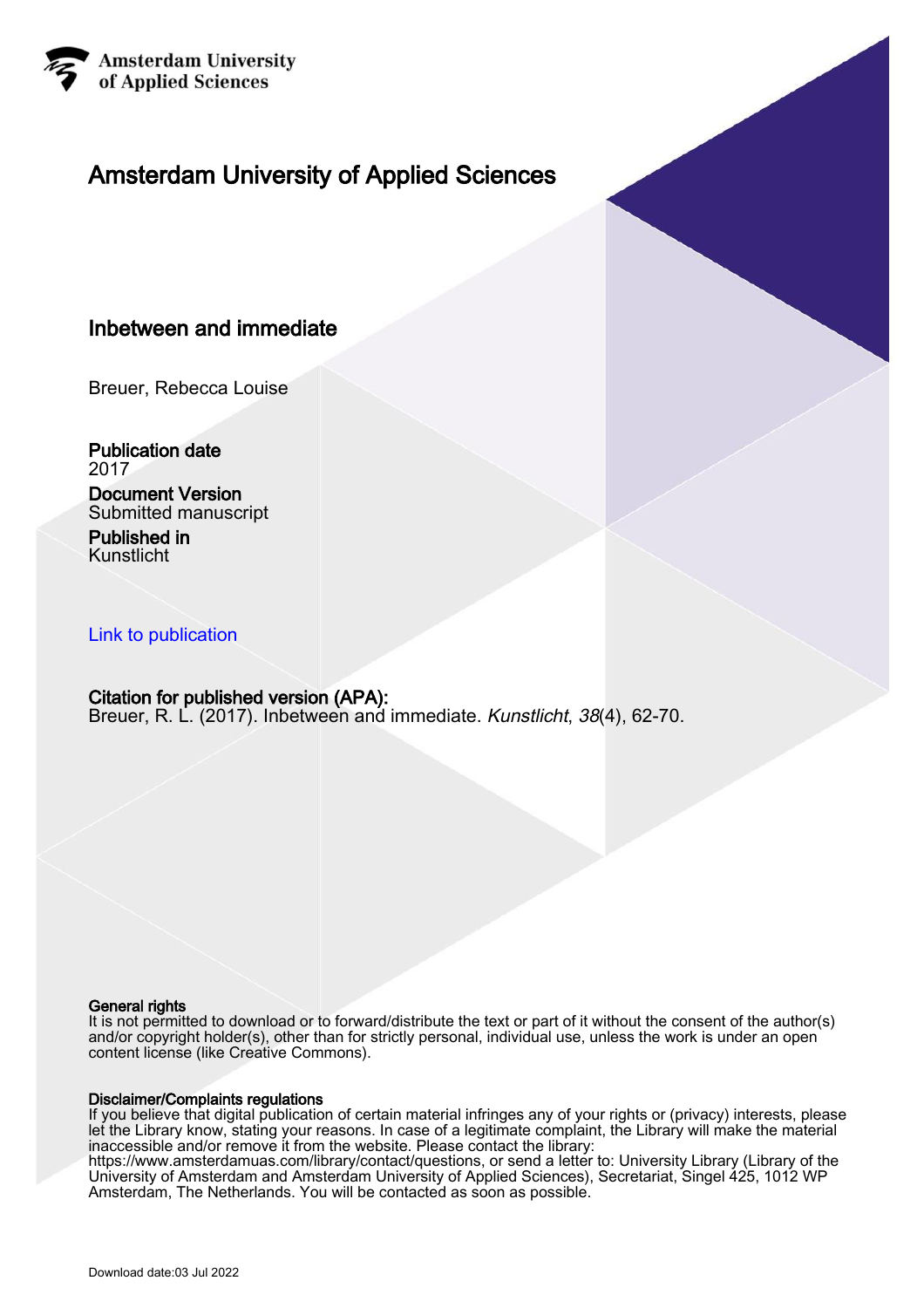## [Title] *InBETWEEN* AND IMMEDIATE

[Author] Rebecca Louise Breuer

#### [Abstract]

This article introduces Gilles Deleuze and Félix Guattari's concepts of smooth and striated space and couples these with the realms of art and technology. In doing so, and by analysing a case study, the dynamic natures and complex mixtures of art and technology are discussed. As a result, a perspective through which art and technology work together to enable new experiences opens up. The case study consists of Anja Hertenberger's work entitled *InBetween* — an ongoing performance project in which she examines the reactions of people to her wearing an item of clothing which features a miniature camera on the front and a screen at the back. The article concludes by arguing that although Hertenberger's performance concerns mediation, it mainly brings about *immediate* experiences that can be regarded as 'imaginings' rather than imaginations.

#### [Text] Introduction

Media and performance artist Anja Hertenberger works with so-called e-textiles and wearable technologies. In this article, I will focus on *InBetween,* an ongoing performance project for which Hertenberger wears a miniature camera fixed to her front, which sends the images it captures directly to a screen attached to her back, sewn into a coat, backpack, cardigan, or blouse.

With the aid of the conceptual pair of smooth and striated space — as theorized by philosophers Gilles Deleuze and Félix Guattari — the simple oppositions between art and technology, the complex merging between the two, and the passages from one to the other will be discussed. As such a deeper understanding of Hertenberger's project, and its impact on reflecting upon a surveillance society, will be enabled.

This article furthermore argues that apart from images that are being mediated through the camera and Hertenberger's body, there is also an experience of immediacy to be noticed. This experience of immediacy is not so much tied to imagination but, as is suggested, may be more suitably characterised by the term 'imaginings', which precede the imagining subject.

#### Pairs

Gilles Deleuze (1925-1995) was not interested in working with concepts of truth or reason. Rather, his work dealt with concepts which enable one to discover those aspects of, and forces within, life that *precede* reason and common sense. That is to say that rather than arguing what something or someone *is*, he was interested in the workings of,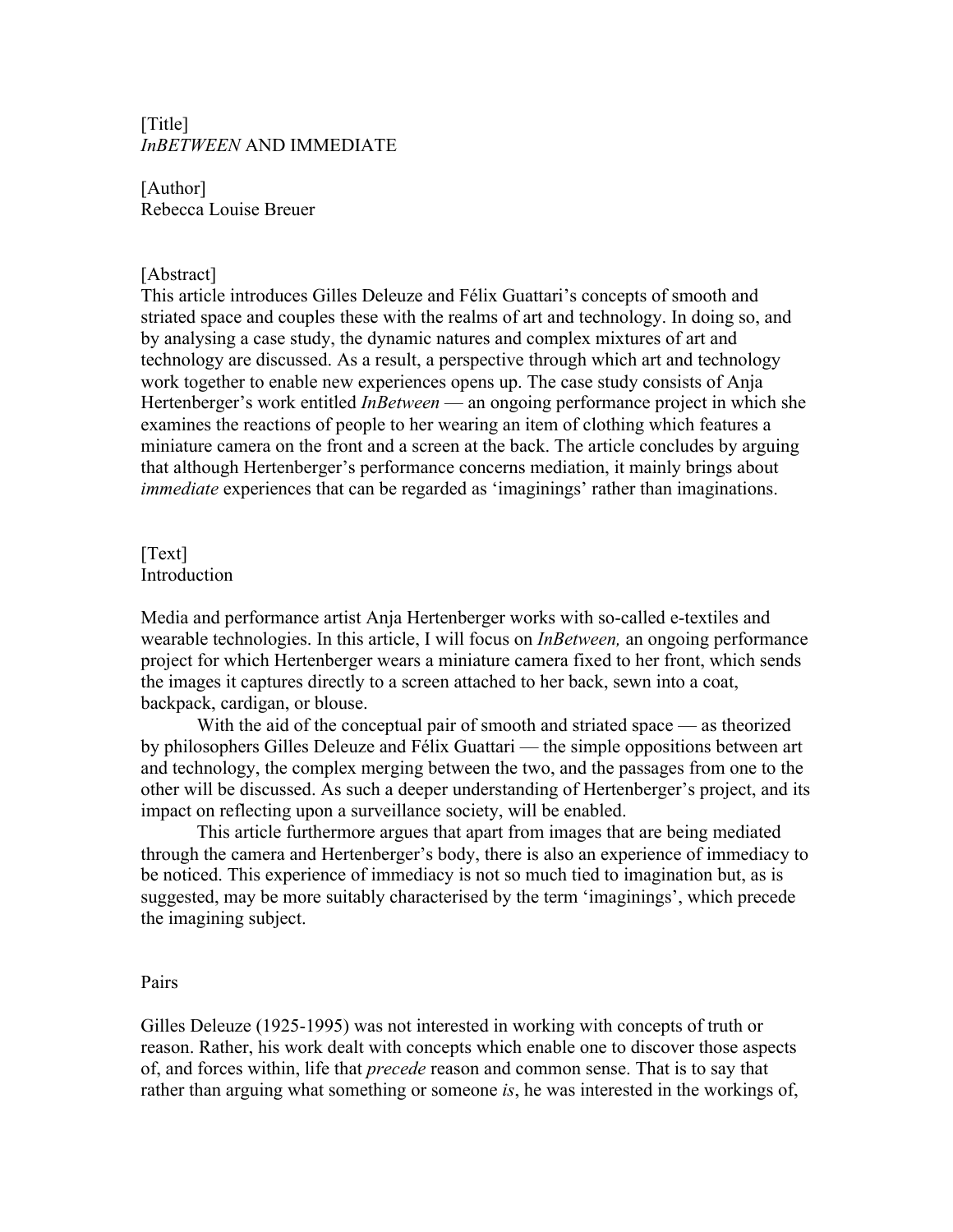and connections *between*, things and beings even before we recognise them as such. In order to describe this immanent quality, Deleuze saw the need to conceive philosophical concepts that enabled him to think about the forces that are in effect before they are named, labelled, and ordered.

In *A Thousand Plateaus. Capitalism and Schizophrenia (1987)* Deleuze and fellow author and psychoanalyst Félix Guattari (1930-1992) present the reader with numerous concepts that envision the processual dynamisms that characterise life. 'Their question is not: is it true? But: does it work? What new thoughts does it make possible to think? What new emotions does it make possible to feel?'<sup>1</sup> This article ties the concepts of smooth and striated space to the realms of art and technology. Although they may seem oppositional, and I will follow Deleuze and Guattari's initial treatment of them as such, their seemingly contrasting relation only works to develop an understanding of their complex differences and actual passages from one into another. In doing so the article questions which *new* thoughts and insights the two encourage and enable. In addition, this article seeks to address how a Deleuzeoguattarian perspective upon art and technology can also help us understand practices of technological surveillance.

The conceptual pair of the smooth and the striated, which Deleuze and Guattari introduce in the aforementioned book, may be particularly appropriate to reflect upon the modus operandi of the dynamic relationship between art and technology in a novel manner. As such perspectives in which the *affiliation* between art and technology is created — as well as the ways in which the crossings from one to another enable new experiences, new processes, and new events — come to the fore. Rather than adopting a dualist perspective in which art and technology appear in a binary opposition, which would entail that art is what technology is not and vice versa, Deleuze and Guattari help to open up a perspective in which *simple* oppositions are turned into complex differences, de facto mixes, and where the passages from one to the other come into sight. The latter are particularly interesting for it is here where, according to Deleuze and Guattari, new experiences and insights occur.

#### The Smooth and the Striated

Before further elaborating upon smooth and striated space, it is important to explain the way in which Deleuze's philosophical concepts, which seem oppositional, overcome their perceived dichotomies by always coming together: concepts are never one *or* another; smooth *or* striated, art *or* technology, but always one *and* the other. And even though he may initially present his concepts as being of different natures, he does so in order to be able to then think about the complex, expanding relations between distinct qualities which enable new ways of thinking. He hence adds a happening, a layer, an event, an occurrence in which multiple, further connections that may be thought and experienced come to the fore. Smooth and striated space are such complex abstract concepts, which Deleuze and Guattari use to envision the ways in which human beings have organised and ordered the world which is *also* a disorganised, chaotic and absurd place.<sup>2</sup> Following their elaboration of these concepts may help envision the complex differences between art and technology, their mutual influence and – most importantly – the new experiences and passages between the two. I suggest following Deleuze and Guattari by firstly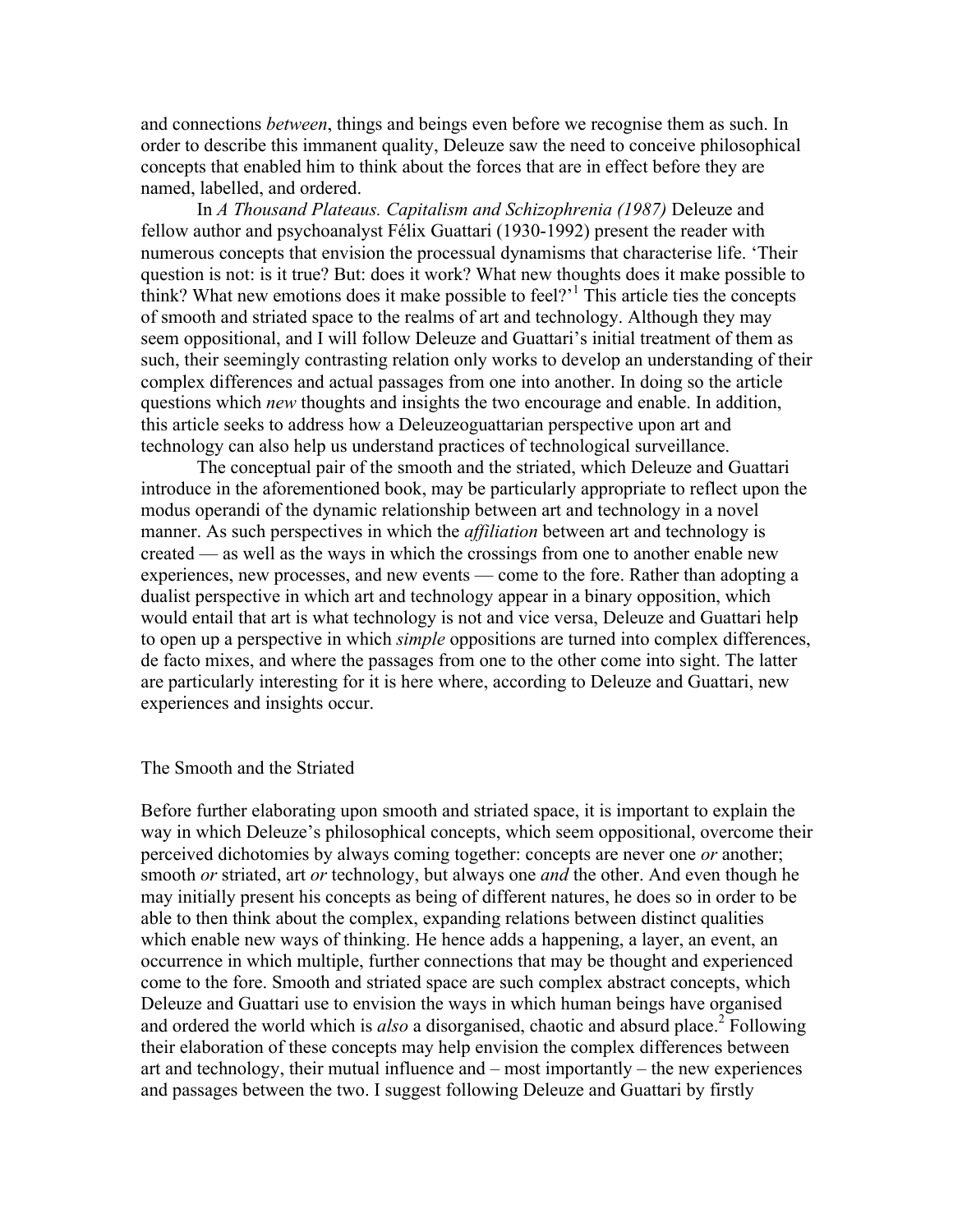looking into the opposition between smooth and striated space, which, as I will show, is relevant and fruitful for considering the interconnection between art and technology.

Smooth space is more than length, width and height; it is non-metric, acentered, 'continuous variation, continuous development of form'.<sup>3</sup> It is a sphere that knows no limits, a realm that extends endlessly, a plane of intuition and intensities. It is a mobile space, with no centre, like the sea, wind, or desert. Its limitlessness, unbound, open, and undefined character resembles the realm of the arts. Art, in that sense, does not let itself be strictly defined, cannot be limited to certain boundaries, and even though it may involve numbers it is not metric. Smooth space is, furthermore, experienced with closerange vision, and it is haptic, rather than optical space. 'Haptic', for Deleuze and Guattari, entails more than the optic, for it includes all stimuli (intensities) one may perceive. More than vision, it is the eye that feels, or as they write: '"Haptic" is a better word than "tactile" since it does not establish an opposition between two sense organs but rather invites the assumption that the eye itself may fulfil this nonoptical function<sup>7</sup>.<sup>4</sup>

Deleuze and Guattari name the sea as an open space par excellence, but emphasise that it was also the first space that demanded striation.<sup>5</sup> It was delimited, mapped, and plotted onto a grid by calculations based upon the stars and the sun. Striated space is metric, numerical, and dimensional, rather than directional. It is an optical space, which is experienced with long-distance vision, such as with binoculars, for instance. The properties of striated space are organised and fit in a framework; it involves definitions, formulas and computation, and it serves a concrete purpose. Striated space, in short, resembles the realm of technology. Take, for instance, digital technology in which ones and zeros in numerous variations enable the exchange of information. The codes used pertain to the realm of striation, and its properties enable long-distance communication. In this sense, art and technology, like the smooth and the striated, are characterised by different trajectories and occupy different, yet supplementary, spaces.

Alongside discussing the simple oppositions of, and complex differences between, smooth and striated spaces, Deleuze and Guattari emphasise that 'smooth space is constantly being translated, transversed into striated space; striated space is constantly being reversed, returned to smooth space'.<sup>6</sup> By using the words 'translation' and 'reversed' Deleuze and Guattari indicate that smooth space comes *before* striation, an experience is thus characterised by a haptic sphere before it becomes optical; close-range vision precludes long-distance, and perhaps one could say that through such a prism, technology presupposes art.<sup>7</sup> What is more, and specifically interesting in relation to art and technology, is that Deleuze and Guattari emphasise that 'the two spaces in fact exist only in mixture<sup>3</sup>.<sup>8</sup> They are hence particularly interested in the passages that exist between the two; the occasions where and when the smooth is being striated and those in which the striated is becoming smooth. For it is here where new affects, new emotions, and ideas arise.

#### *InBetween*

A miniature camera where a button should be. A screen attached to the back of the coat showing the images captured at the front (figure 1). This is the basis of Anja Hertenberger's ongoing performance *InBetween,* which she commenced in 2003. On the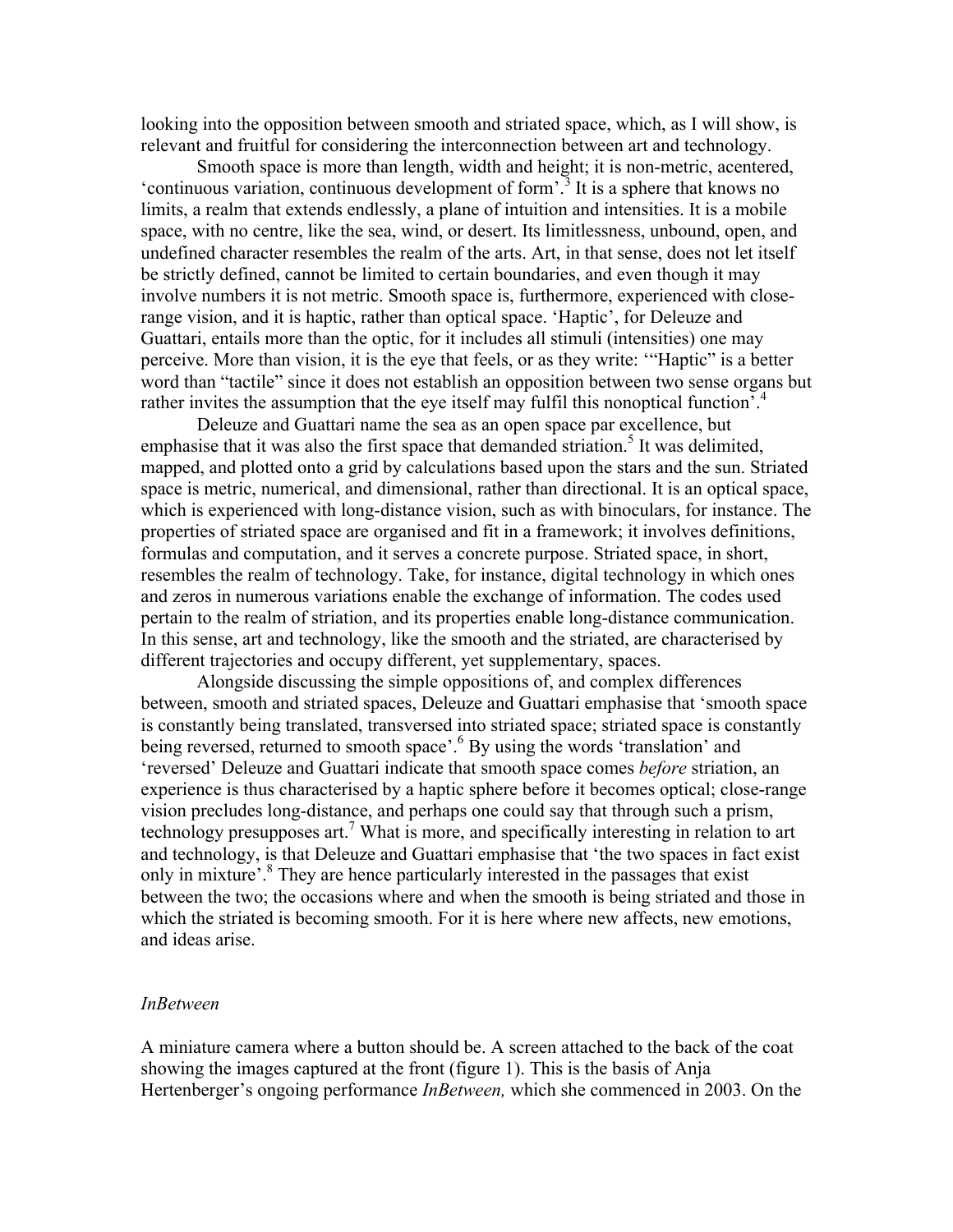weblog accompanying the project, Hertenberger explains that she was inspired by a visit to the control room of the police headquarters in Groningen, Netherlands.<sup>9</sup> She spent a night with policemen behind the monitors of the surveillance cameras placed in the centre of the city. There, she noticed how the digital cameras that were used seemed to diminish the distance between the people being filmed and the observing officers. The psychological distance the officers exhibited, however, could not have been greater. They spoke about people as if they were objects rather than subjects. And when the officers observing the images told her that they needed to go out onto the streets from time to time to experience the actual situation, the seeds for *InBetween* were sown.<sup>10</sup>

Hertenberger paired the existing digital technology of a miniature camera and a LCD screen with an artistic experiment and decided that she wanted to find out how people would react if they realised they were being filmed. The images the camera captures are not recorded, but *directly* transposed to the screen she wears on her back, sewn into a coat, backpack, cardigan, or blouse. Digital technology hence forms an essential part of her artistic performance. Wearing these technologies on her body enabled Hertenberger to breach the distance she had noticed in the officers' behaviour; the people she filmed were the people she encountered (figure 2). On the other hand, she minimised the distance created by the digital technology by wearing both the camera as well as the screen on her body; screen and camera were about as close to each other as they could be. Hertenberger's intention was to make the public aware of the fact that they were being recorded by less visible cameras, positioned on buildings and lampposts and that they were being observed by officers in police headquarters. In addition, she wondered how people would react to her wearing the technologies and what she herself would experience.

On her weblog 27 different incidents have been documented in words and the occasional photograph taken by friends that accompanied her from a distance.<sup>11</sup> At times little happens and people seem to hardly notice that they are being captured. Often brief talks take place and Hertenberger describes how she asks passers-by whether they are aware of the surveillance cameras in the city. One woman with whom she speaks, remarks that their conversation is less private since it is funnelled to Hertenberger's back and hence open to others. In a few occasions Hertenberger is flirted with and asked to join a man home, but flirting also happens *through* the camera. Specifically, in one situation a woman 'kisses' a man through the miniature camera. The man is standing behind Hertenberger, and she realises how little she is aware of what happens behind her back. During one of the first actions, in Groningen by night, a group of young men discover the set up and realise that the registration of the images takes place in front of Hertenberger's body. They then start playing with her, twisting her around, and taking turns at being captured and viewing the images. Hertenberger comments that they stop talking to her altogether. She feels objectified. At the same time her body has become a medium, a passage *in between* the camera and the screen.

Hertenberger's performances may be regarded as artistic interventions in public space in which the effects of surveillance technologies are examined by using a similar kind of technology, albeit in a completely different manner. The experiences Hertenberger describes, furthermore, open up a perspective upon the workings of technology in relation to the perceptive body of the artist. Eva Sturm, professor of art, mediation and *Bildung* has reflected upon Hertenberger's project and its mediative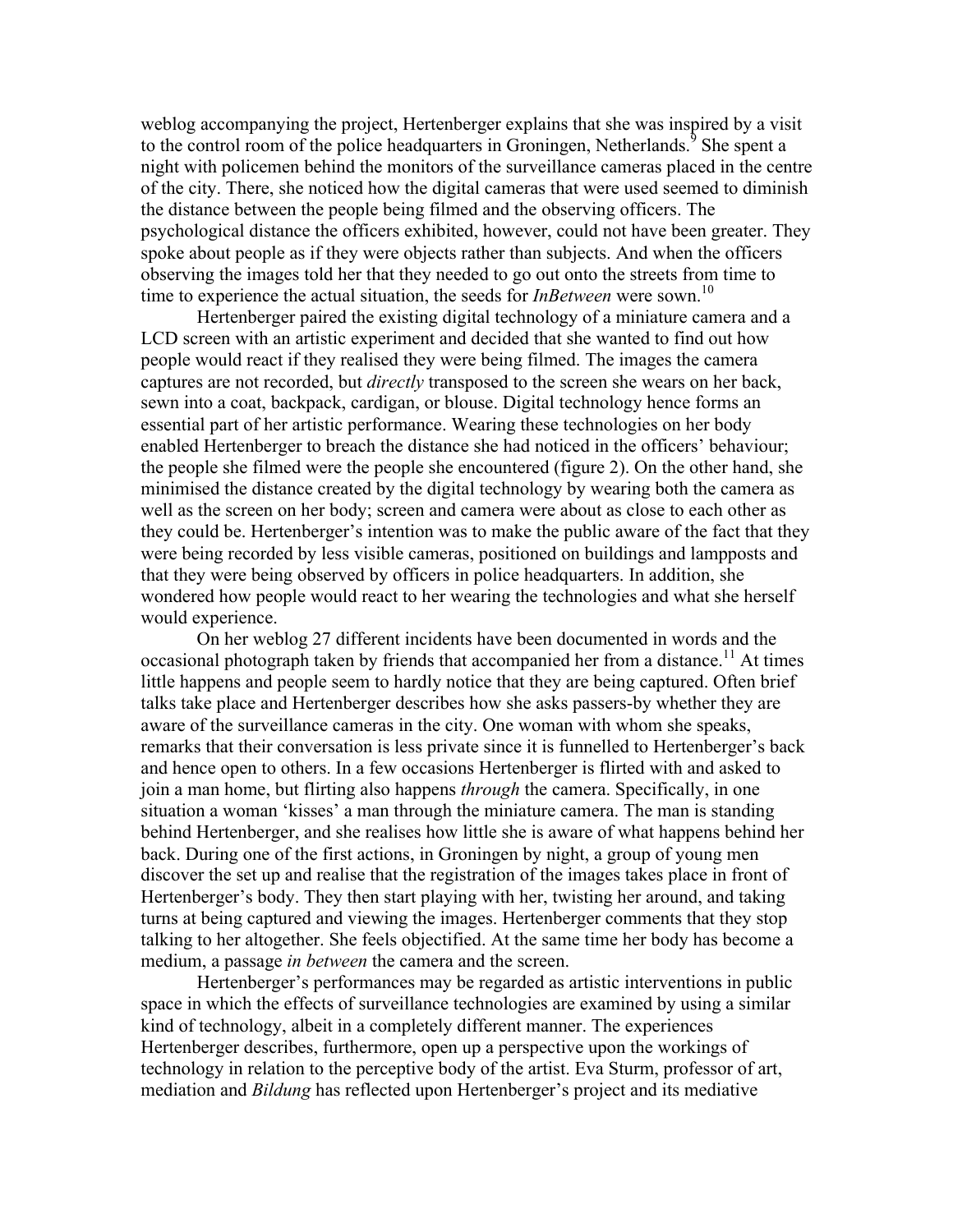character as follows: 'The body of the artist […] is the support system, the carrier, the substructure of the devices, which enables a passage. Anja Hertenberger has a medium, that she wears and carries, and she finds herself in between the medium.'<sup>12</sup> She hence enables a mediation by lending her body to carry the digital media of the camera and screen, and becomes a medium herself at the same time, for it is her body that mediates between camera and screen. She herself furthermore comments that she felt as if she had a hole in her body.<sup>13</sup> A hole she never intended but that in the first instance felt threatening, a black hole. Hertenberger, however, also expresses that there is a certain attractiveness in the experience, in the sense that she feels her body opening up, creating a passage, a threshold. $14$ 

#### Immediate imaginings

When we connect Deleuze and Guattari's concepts of smooth and striated space to Hertenberger's performance, several insights come to the fore. Firstly, the hole Hertenberger says to have experienced in her body while wearing the camera and screen, indicates that there is a passage between the smooth, artistic space of her moving body, and that of the technology she is wearing both on the front as well as on the back of her body. This experience is not so much an imagination, it only reaches the realm of imagination when Hertenberger refers to the hole. Before that she was actually experiencing the void, which very much resembles Deleuze and Guattari's idea of crossing from smooth to striated spaces: there is an event, a sensation, that is new and that has suddenly come into being because a passage was created.

Secondly, one may notice that the people Hertenberger encounters during her performance are observed by Hertenberger's 'warm eyes' as well as by the 'cold eye' of the miniature camera she is wearing.15 Again one can tie this to the smooth notion of artistic, haptic, short-range vision – Hertenberger's eyes – and the striated, technological, optical vision of the camera. Both 'eyes', the artistic and the technological, the warm and the cold, look in the same direction at the same time and a crossover between the two occurs since what the camera lens sees is transposed to the back of Hertenberger's body. Although the distance between camera and screen is extremely small, the long-range vision occurs because onlookers can become part of what is normally one's private, haptic vision.

Thirdly, and in contrast to what the police officers in their headquarters experience, the onlookers behind Hertenberger, the people she speaks to, and herself are not recorded. Anyone wanting to see them must be there and then, behind Hertenberger. And they immediately see what the cold camera eye sees. In addition, the newness of this performance and the emotions it evokes do not so much entail an imagination that belongs solely to the artist. The public, the technology, and the actual time and place are crucial for the performance to have any effect at all. Furthermore, the digital technologies of the camera and the screen do more than just mediate; they are essential to help arouse the affects one may experience when encountering Hertenberger. Thus, instead of thinking of the performance as one which deals with mediating imagination, Deleuze and Guattari enable us to see it as one of 'immediate imaginings'.<sup>16</sup> These move in between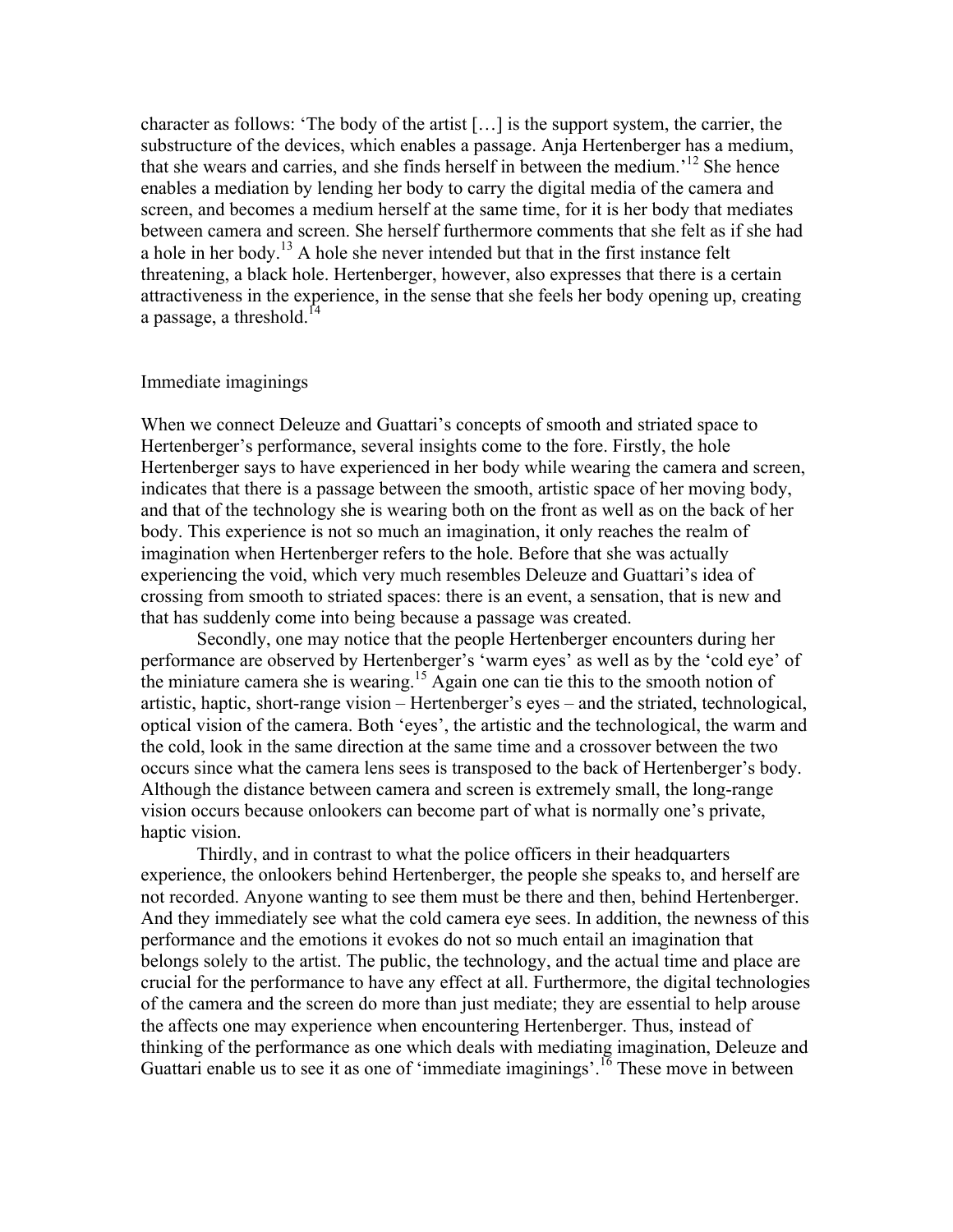art and technology; from the body of the artist, to her front where the camera is, and to the back where the images can be seen.

If one now thinks about the policemen in their headquarters it may be noticed that they lack the vastness of smooth space Hertenberger has created by wearing the technology on her body. Their view depends on what the surveillance cameras capture; this is a perspective that is mainly technological, optical and long-distance. It is dominantly striated and the officers thus feel the need to go back to the streets and experience the city with their haptic, warm eyes, to reclaim smooth space.

The void that Hertenberger feels, and the people she encounters in front of her, and behind her back, are unique and immediate experiences that occur due to a cross-over between artistic and technological spaces. A Deleuzeogauttarian perspective upon Hertenberger's *InBetween* performances hence enables one to reflect upon new events, emotions, and experiences as immediate imaginings, perceptible both for the artist and for the people she encounters; and perhaps, even for the reader of this article. It also allows for future reflections upon what is missing in perspectives and situations that start with, and rely upon technological camera monitoring. As such, this passage between art and technology allows for a critical perspective upon surveillance society itself.

[Writer's Profile]

Rebecca Louise Breuer received her PhD from the Faculty of Humanities of the University of Amsterdam. She is a senior lecturer and associate researcher at the Amsterdam University of Applied Sciences. Her current research interests lie in the development of philosophical theory in order to enable a radically different thinking of the perception of technology in relation to the intimate human body and its experiences.

[Image Captions]

Fig. 1. Anja Hertenberger, *InBetween*, 2014, © Anja Hertenberger.

Fig. 2. Anja Hertenberger, *InBetween*, 2005, © Anja Hertenberger.

<sup>&</sup>lt;sup>1</sup> Brian Massumi, 'Translator's Foreword: Pleasures of Philosophy', in: Gilles Deleuze and Félix Guattari, *A Thousand Plateaus. Capitalism and Schizophrenia* (1987), London and New York: Continuum, 2007, pp. ix-xvi.

<sup>&</sup>lt;sup>2</sup> Or as Claire Colebrook writes: 'We create concepts not in order to label life and tidy up our ideas, but to transform life and complicate our ideas.' Claire Colebrook,

*Understanding Deleuze*, Crows Nest: Allen & Umwin, 2002, p. xix.

<sup>3</sup> Gilles Deleuze and Félix Guattari, *A Thousand Plateaus. Capitalism and Schizophrenia* (1987), London and New York: Continuum, 2007, p. 528.

<sup>4</sup> Gilles Deleuze and Félix Guattari, *A Thousand Plateaus. Capitalism and Schizophrenia* (1987), London and New York: Continuum, 2007, p. 543.